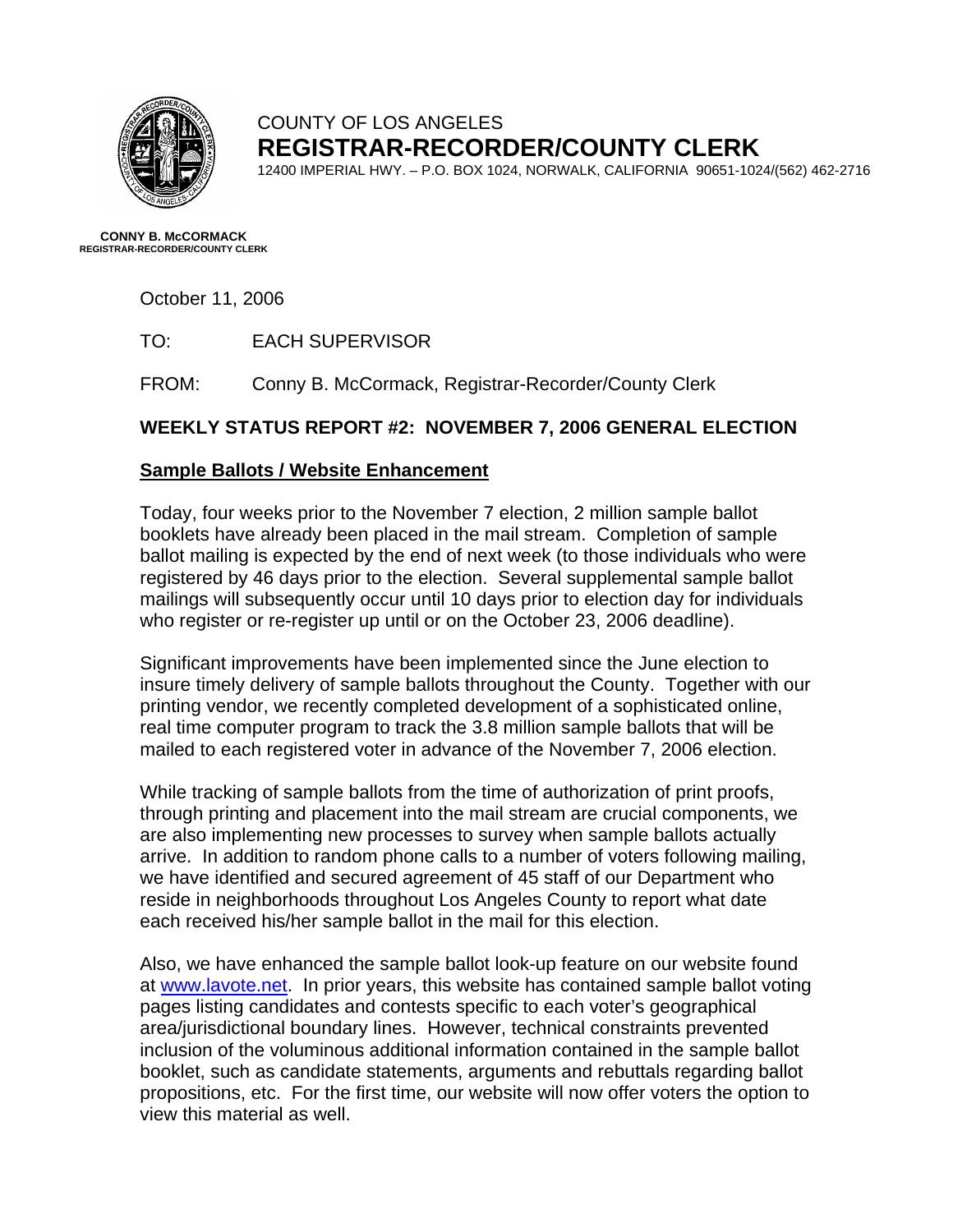#### **Polling Places and Pollworkers**

As of today, more than 92% of needed pollworkers have been recruited to serve at the 5,028 voting precincts. Pollworker training - 490 separate classes over a five week period - are ongoing. Feedback indicates that pollworkers are responding positively to the new InkaVote Plus voting equipment.

#### **Absentee Ballot Mailings**

Absentee ballots have been mailed to over 380,000 voters. The deadline to apply for an absentee ballot is October 31. Please note that news reports from neighboring counties stating that voters need to use more than one stamp to return voted ballots do NOT apply in Los Angeles County. Our single-card paper InkaVote ballot requires only one first class postage stamp to reach our office.

Please call me if you have any questions regarding this report or any other election preparation activity.

**Attachments** 

c: CAO County Counsel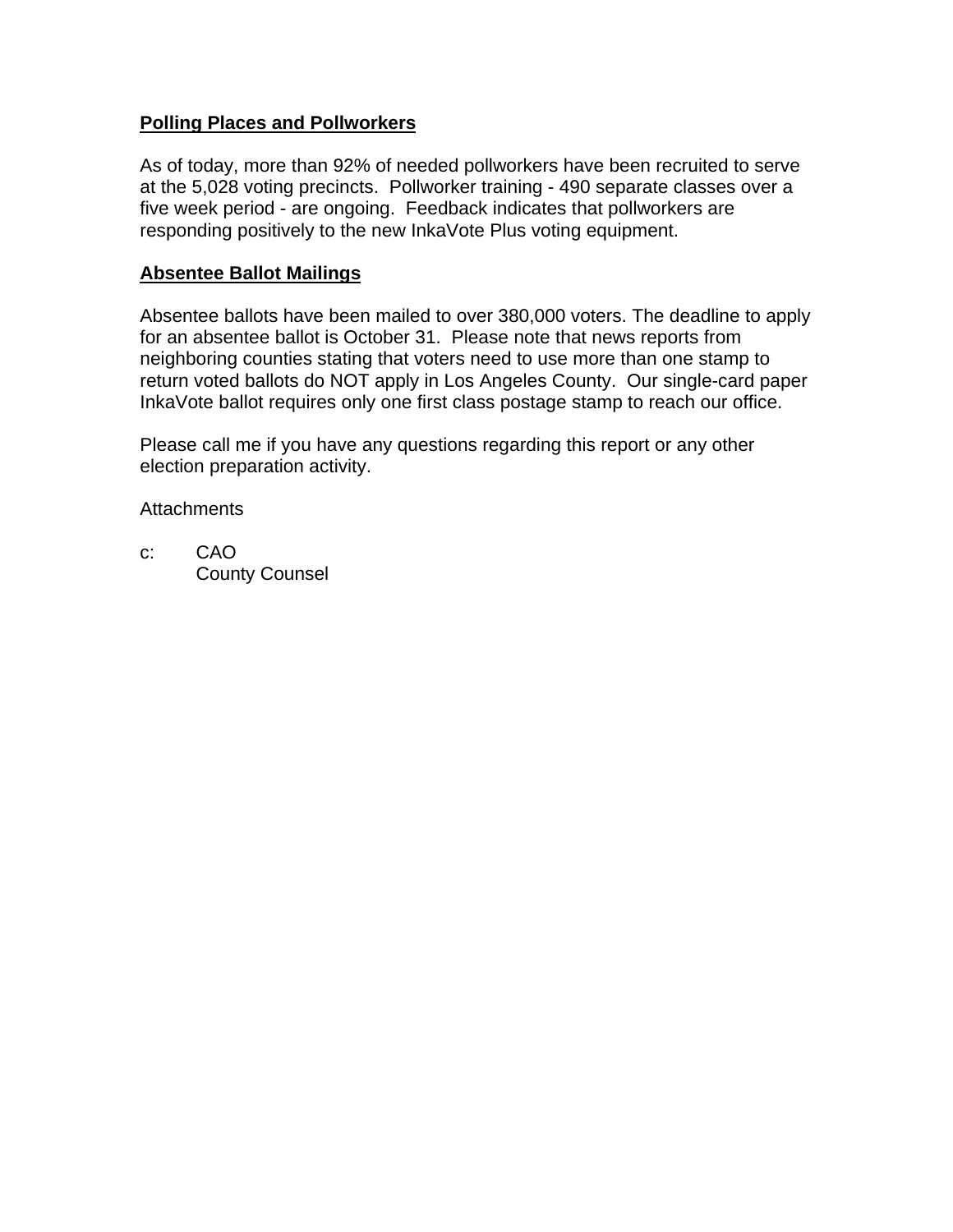# **NOVEMBER 7, 2006 GUBERNATORIAL GENERAL ELECTION STATUS OF EVENTS PERFORMED**

WEEK ENDING OCTOBER 6, 2006

| <b>EVENT</b>                          | <b>SCHEDULED</b><br><b>COMPLETION</b> | ACTUAL<br><b>COMPLETION</b> |
|---------------------------------------|---------------------------------------|-----------------------------|
| Recruit and Appoint Precinct Officers | 11/06/2006                            |                             |

This election involves 5,028 precincts requiring the recruitment of approximately 27,000 pollworkers. This event is proceeding as scheduled.

3. Updated Registration Records 10/23/2006

The October 6, 2006 update of Los Angeles County's registration records total 3,896,503 registered voters. The voter registration deadline is October 23. This event is proceeding as scheduled.

4. Testing of Election Night Data Processing 11/06/2006 Hardware and Programs

> Testing of election night tally programs is in progress. This event is proceeding as scheduled.

5. Mail Sample Ballots 10/28/2006

The initial sample ballot mailing to over 3.8 million registered voters began on September 28, 2006 and continues through October 28, 2006. Supplemental sample ballot mailing (to persons registering or re-registering to vote up until the October 23 deadline) will occur throughout October.

6. Election Supplies and Vote Recorders 10/25/2006 Assembled

> Vote Recorder packaging will begin on October 16, 2006. Supply Box processing will begin on October 25, 2006.

7. Election Supplies and Equipment 10/29/2006 Picked-Up by Inspectors

Booths and supplies are scheduled for pick-up on October 28 – 29, 2006.